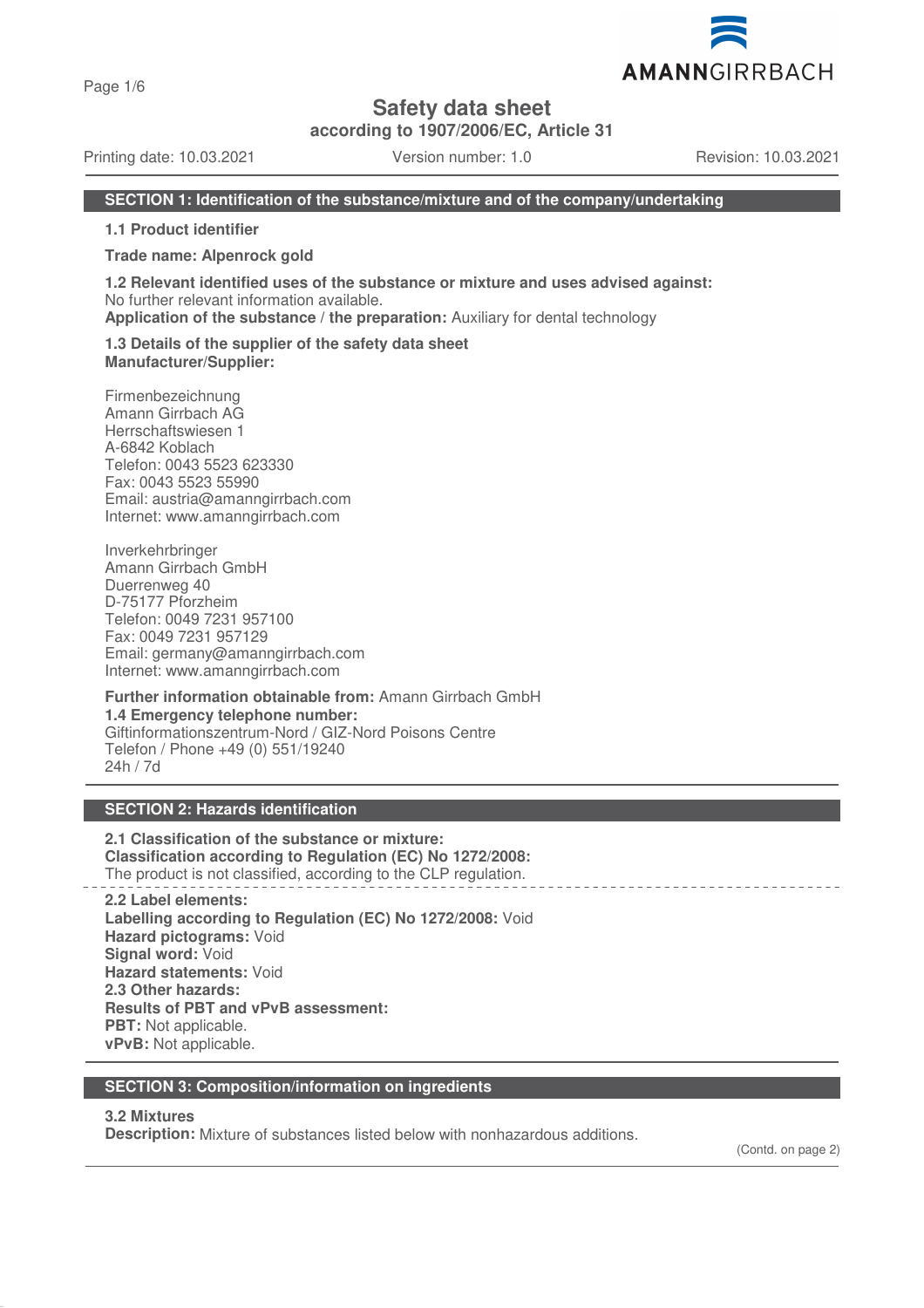

**Safety data sheet**

**according to 1907/2006/EC, Article 31**

Printing date: 10.03.2021 Version number: 1.0 Revision: 10.03.2021

Page 2/6

**Trade name: Alpenrock gold**

(Contd. of page 1)

>50-≤100%

**Dangerous components:**  CAS: 7778-18-9 EINECS: 231-900-3 Reg.nr.: 01-2119444918-26 calcium sulphate, natural substance with a Community workplace exposure limit **Additional information:** For the wording of the listed hazard phrases refer to section 16.

#### **SECTION 4: First aid measures**

#### **4.1 Description of first aid measures:**

**General information:**

Take affected persons out into the fresh air.

Do not leave affected persons unattended. **After inhalation:** Supply fresh air; consult doctor in case of complaints.

**After skin contact:** Immediately wash with water and soap and rinse thoroughly.

**After eye contact:**

Rinse opened eye for several minutes under running water.

Call a doctor immediately.

**After swallowing:** Call a doctor immediately.

**4.2 Most important symptoms and effects, both acute and delayed:**

No further relevant information available.

**4.3 Indication of any immediate medical attention and special treatment needed:**

No further relevant information available.

#### **SECTION 5: Firefighting measures**

#### **5.1 Extinguishing media:**

**Suitable extinguishing agents:**

CO2, powder or water spray. Fight larger fires with water spray or alcohol resistant foam.

**5.2 Special hazards arising from the substance or mixture:**

Formation of toxic gases is possible during heating or in case of fire.

**5.3 Advice for firefighters:**

#### **Protective equipment:**

Mouth respiratory protective device.

Do not inhale explosion gases or combustion gases.

## **SECTION 6: Accidental release measures**

**6.1 Personal precautions, protective equipment and emergency procedures:**

Wear protective equipment. Keep unprotected persons away.

Ensure adequate ventilation.

Use respiratory protective device against the effects of fumes/dust/aerosol.

**6.2 Environmental precautions:** Do not allow product to reach sewage system or any water course.

## **6.3 Methods and material for containment and cleaning up:**

Pick up mechanically.

Ensure adequate ventilation.

**6.4 Reference to other sections:**

See Section 7 for information on safe handling.

See Section 8 for information on personal protection equipment.

See Section 13 for disposal information.

## **SECTION 7: Handling and storage**

## **7.1 Precautions for safe handling:**

Open and handle receptacle with care.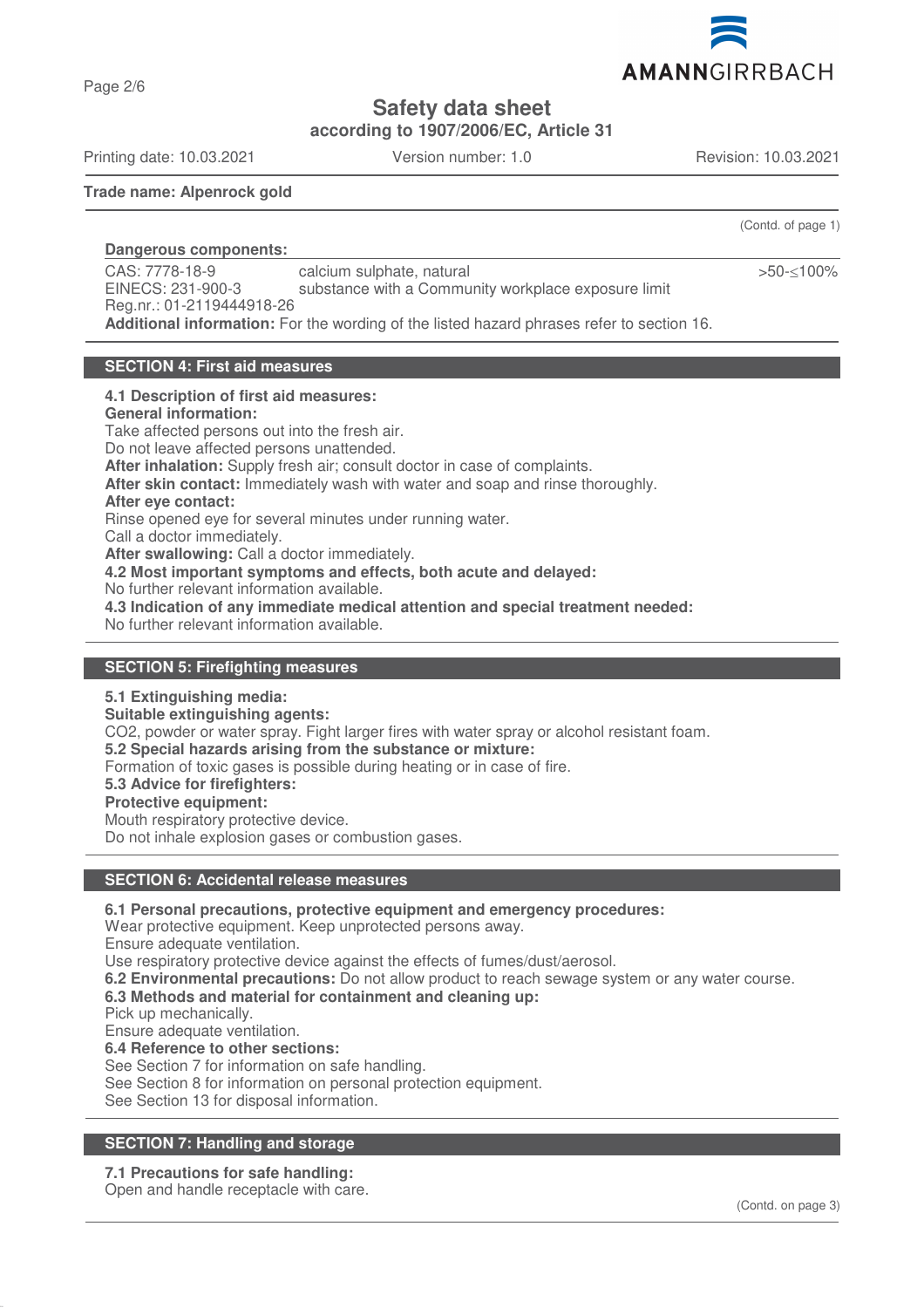AMANNGIRRBACH

**Safety data sheet**

**according to 1907/2006/EC, Article 31**

Printing date: 10.03.2021 Version number: 1.0 Revision: 10.03.2021

Page 3/6

(Contd. of page 2)

**Trade name: Alpenrock gold**

Ensure good ventilation/exhaustion at the workplace. Prevent formation of dust. **Information about fire - and explosion protection:** Keep ignition sources away - Do not smoke.

**7.2 Conditions for safe storage, including any incompatibilities:**

**Storage:**

**Requirements to be met by storerooms and receptacles:** Store only in the original receptacle. **Information about storage in one common storage facility:** Store away from foodstuffs. **Further information about storage conditions:** Keep container tightly sealed.

**7.3 Specific end use(s):** No further relevant information available.

#### **SECTION 8: Exposure controls/personal protection**

**8.1 Control parameters:**

**Ingredients with limit values that require monitoring at the workplace:** 

**7778-18-9 calcium sulphate, natural**

OEL Long-term value: 10 mg/m<sup>3</sup>

**8.2 Exposure controls:**

**Appropriate engineering controls** No further data; see item 7.

**Individual protection measures, such as personal protective equipment**

## **General protective and hygienic measures:**

The usual precautionary measures are to be adhered to when handling chemicals.

Wash hands before breaks and at the end of work.

Keep away from foodstuffs, beverages and feed.

Do not inhale dust / smoke / mist.

Avoid contact with the eyes and skin.

**Respiratory protection:**

Use suitable respiratory protective device in case of insufficient ventilation.

Short term filter device:

Filter P1

**Hand protection** Protective gloves

## **Material of gloves:**

Nitrile rubber, NBR

Chloroprene rubber, CR

Butyl rubber, BR

The selection of the suitable gloves does not only depend on the material, but also on further marks of quality and varies from manufacturer to manufacturer.

**Penetration time of glove material:**

The exact break through time has to be found out by the manufacturer of the protective gloves and has to be observed.

**Eye/face protection** Tightly sealed goggles

## **SECTION 9: Physical and chemical properties**

**9.1 Information on basic physical and chemical properties: General Information: Colour:** Colour: **According to product specification Odour:** Odourless<br> **Odour threshold:** Contact Contact Contact Contact Contact Contact Contact Contact Contact Contact Contact Conta<br>
Odour threshold: Contact Contact Contact Contact Contact Contact Contact Contact Contact **Odour threshold:**<br>
Melting point/freezing point:<br>
Melting point/freezing point:<br>
> 1400 °C **Melting point/freezing point: Boiling point or initial boiling point and boiling range** Undetermined.<br> **Flammability** Contract Contract Contract Contract Contract Contract Contract Contract Contract Contract Contra<br>
Not applicable. Not applicable.

(Contd. on page 4)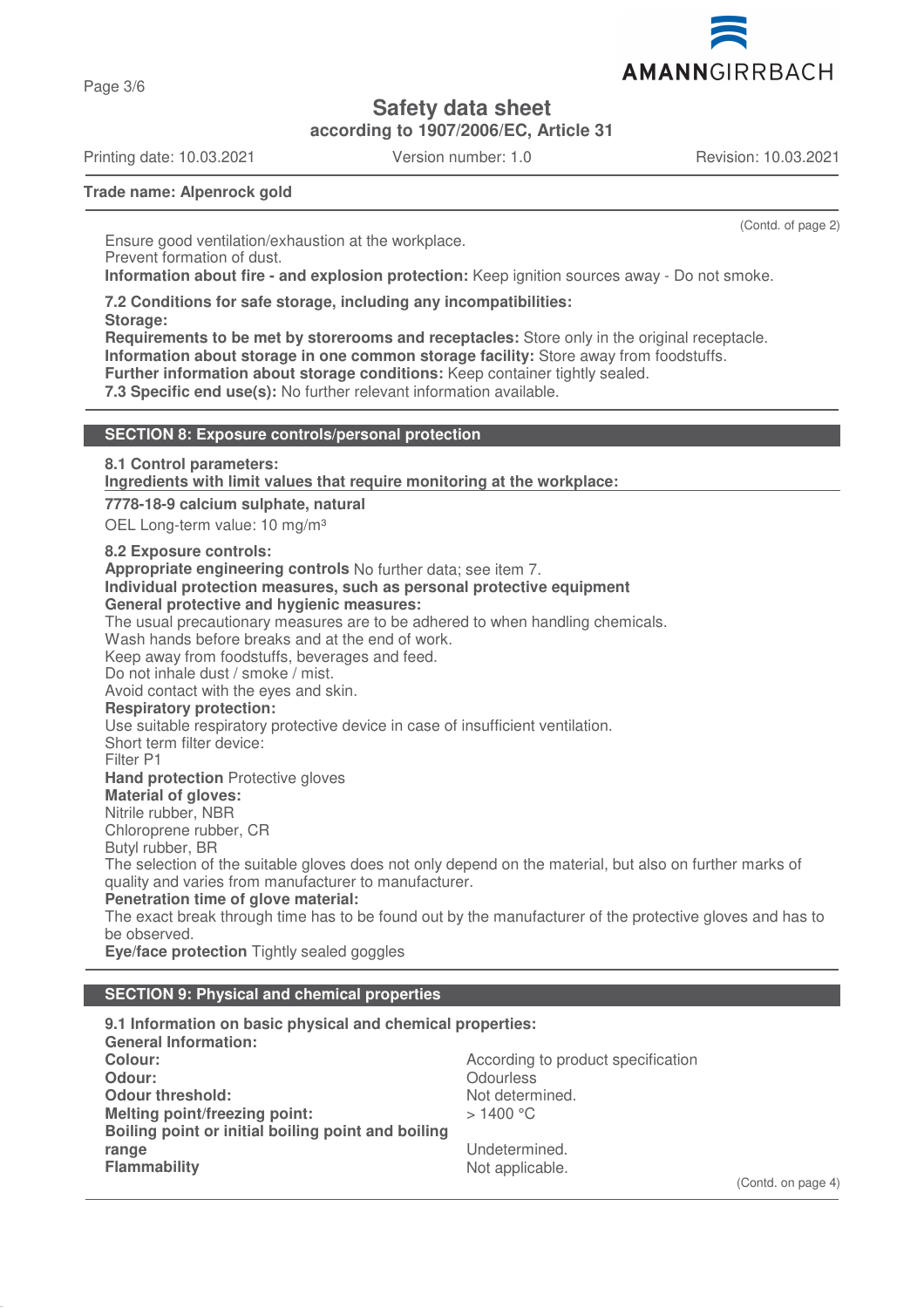Page 4/6

**Safety data sheet**

**according to 1907/2006/EC, Article 31**

Printing date: 10.03.2021 Version number: 1.0 Revision: 10.03.2021

AMANNGIRRBACH

**Trade name: Alpenrock gold**

|                                                     | (Contd. of page 3)                            |
|-----------------------------------------------------|-----------------------------------------------|
| Lower and upper explosion limit                     |                                               |
| Lower:                                              | Not determined.                               |
| Upper:                                              | Not determined.                               |
| <b>Flash point:</b>                                 | Not applicable.                               |
| <b>Auto-ignition temperature:</b>                   | Product is not selfigniting.                  |
| <b>Decomposition temperature:</b>                   | Not determined.                               |
| pH at 20 °C                                         | 5 - 7 (Suspension)                            |
| <b>Viscosity:</b><br><b>Kinematic viscosity</b>     | Not applicable.                               |
| <b>Dynamic:</b>                                     | Not applicable.                               |
| <b>Solubility</b>                                   |                                               |
| water at 20 °C:                                     | $2$ g/l                                       |
| Partition coefficient n-octanol/water (log value)   | Not determined.                               |
| <b>Vapour pressure:</b>                             | Not determined.                               |
| Density and/or relative density                     |                                               |
| Density at 20 °C:                                   | $2.6$ g/cm <sup>3</sup>                       |
| <b>Relative density:</b>                            | Not determined.                               |
| Bulk density at 20 °C:                              | 1100 - 1200 kg/m <sup>3</sup>                 |
| Vapour density:                                     | Not determined.                               |
| 9.2 Other information:                              |                                               |
| Appearance:                                         |                                               |
| Form:                                               | Powder                                        |
| Important information on protection of health       |                                               |
| and environment, and on safety.                     |                                               |
| <b>Explosive properties:</b>                        | Product does not present an explosion hazard. |
| <b>Change in condition:</b>                         |                                               |
| <b>Evaporation rate:</b>                            | Not applicable.                               |
| Information with regard to physical hazard          |                                               |
| classes                                             |                                               |
| <b>Explosives</b>                                   | Void                                          |
| <b>Flammable gases</b>                              | Void                                          |
| <b>Aerosols</b>                                     | Void                                          |
| <b>Oxidising gases</b>                              | Void                                          |
| <b>Gases under pressure</b>                         | Void                                          |
| <b>Flammable liquids</b><br><b>Flammable solids</b> | Void                                          |
| Self-reactive substances and mixtures               | Void<br>Void                                  |
| <b>Pyrophoric liquids</b>                           | Void                                          |
| <b>Pyrophoric solids</b>                            | Void                                          |
| Self-heating substances and mixtures                | Void                                          |
| Substances and mixtures, which emit flammable       |                                               |
| gases in contact with water                         | Void                                          |
| <b>Oxidising liquids</b>                            | Void                                          |
| <b>Oxidising solids</b>                             | Void                                          |
| <b>Organic peroxides</b>                            | Void                                          |
| <b>Corrosive to metals</b>                          | Void                                          |
| <b>Desensitised explosives</b>                      | Void                                          |

# **SECTION 10: Stability and reactivity**

**10.1 Reactivity:** No further relevant information available.

(Contd. on page 5)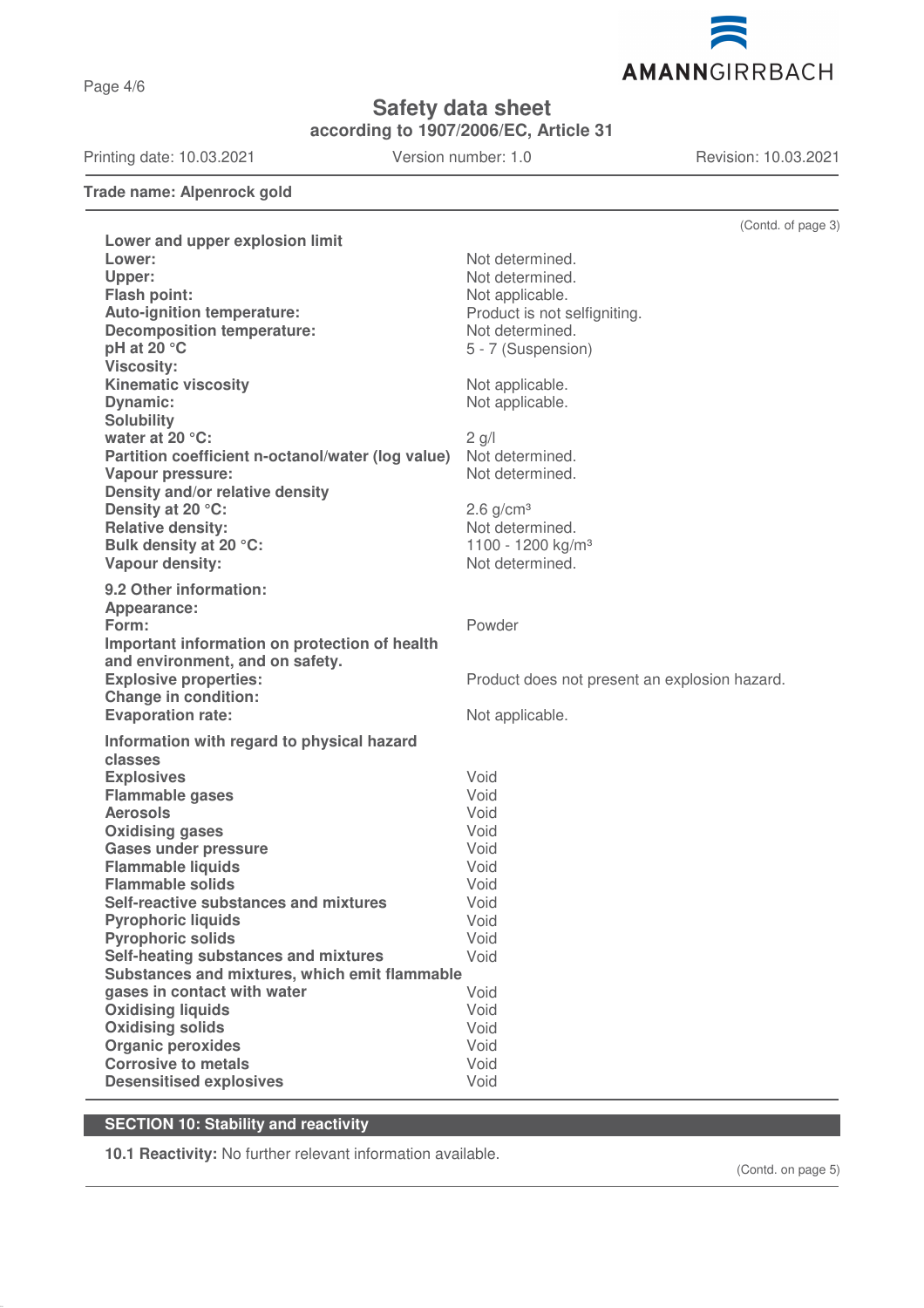

Page 5/6

# **Safety data sheet**

**according to 1907/2006/EC, Article 31**

Printing date: 10.03.2021 Version number: 1.0 Revision: 10.03.2021

(Contd. of page 4)

**Trade name: Alpenrock gold**

**10.2 Chemical stability:**

**Thermal decomposition / conditions to be avoided:**

No decomposition if used according to specifications.

**10.3 Possibility of hazardous reactions:** No dangerous reactions known.

**10.4 Conditions to avoid:** No further relevant information available.

**10.5 Incompatible materials:** No further relevant information available.

**10.6 Hazardous decomposition products:** Sulphur oxides (SOx)

## **SECTION 11: Toxicological information**

#### **11.1 Information on hazard classes as defined in Regulation (EC) No 1272/2008**

**Acute toxicity** Based on available data, the classification criteria are not met.

**Skin corrosion/irritation** Based on available data, the classification criteria are not met.

**Serious eye damage/irritation** Based on available data, the classification criteria are not met.

**Respiratory or skin sensitisation** Based on available data, the classification criteria are not met.

**Germ cell mutagenicity** Based on available data, the classification criteria are not met.

**Carcinogenicity** Based on available data, the classification criteria are not met.

**Reproductive toxicity** Based on available data, the classification criteria are not met.

**STOT-single exposure** Based on available data, the classification criteria are not met.

**STOT-repeated exposure** Based on available data, the classification criteria are not met.

**Aspiration hazard** Based on available data, the classification criteria are not met.

**11.2 Information on other hazards**

**Endocrine disrupting properties** 

None of the ingredients is listed.

## **SECTION 12: Ecological information**

#### **12.1 Toxicity:**

**Aquatic toxicity:** No further relevant information available.

**12.2 Persistence and degradability:** No further relevant information available.

**12.3 Bioaccumulative potential:** No further relevant information available.

**12.4 Mobility in soil:** No further relevant information available.

**12.5 Results of PBT and vPvB assessment:**

**PBT:** Not applicable.

**vPvB:** Not applicable.

## **12.6 Endocrine disrupting properties**

The product does not contain substances with endocrine disrupting properties.

**12.7 Other adverse effects:** No further relevant information available.

## **Additional ecological information:**

**General notes:**

Water hazard class 1 (German Regulation) (Self-assessment): slightly hazardous for water Do not allow undiluted product or large quantities of it to reach ground water, water course or sewage system.

## **SECTION 13: Disposal considerations**

## **13.1 Waste treatment methods:**

**European waste catalogue:**

Dispose of contents/container in accordance with local/regional/national/international regulations.

#### **Uncleaned packaging:**

**Recommendation:** Disposal must be made according to official regulations.